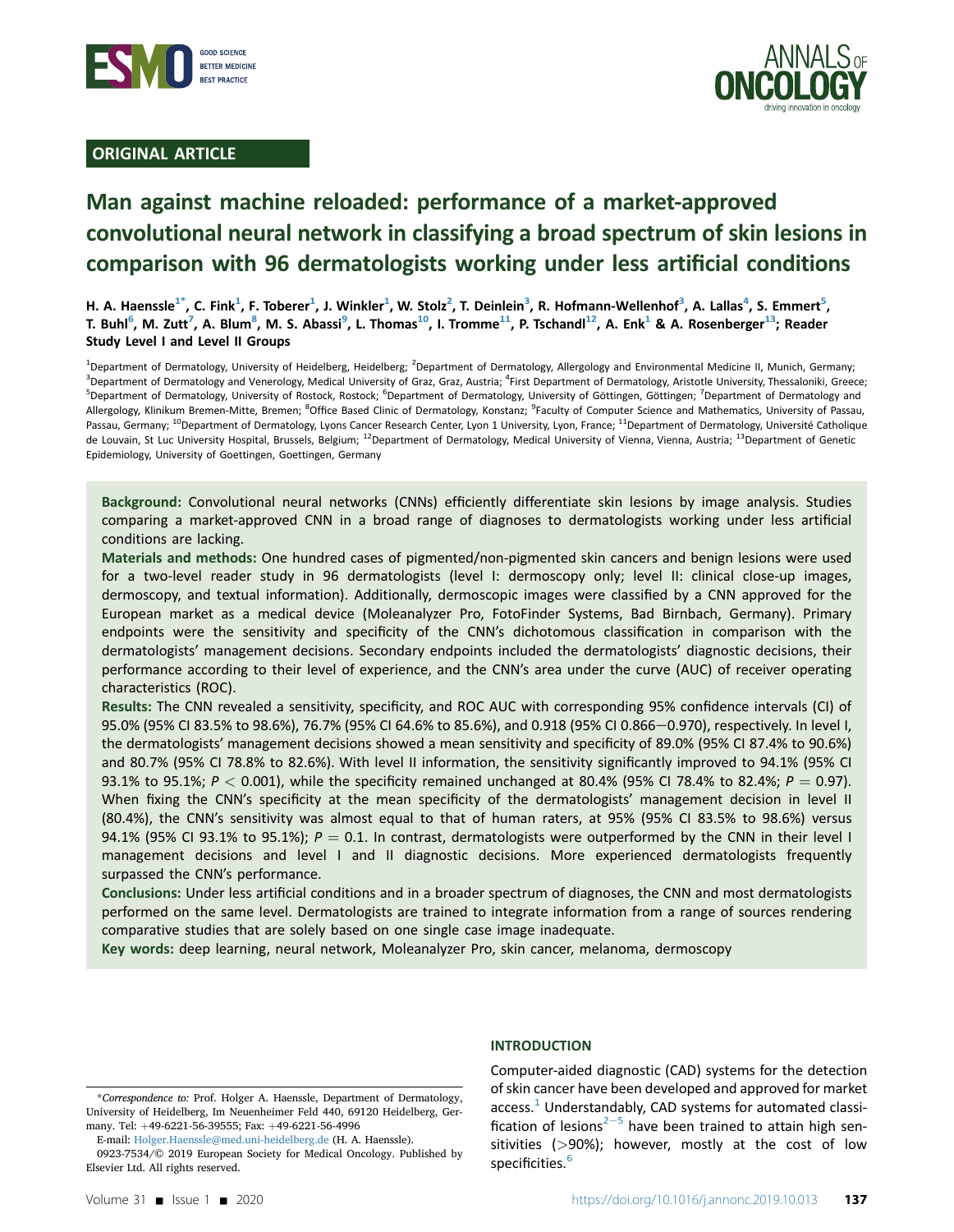# Annals of Oncology **H. A. Haenssle et al.**

Recently, some limitations of CAD systems relying on the detection of hand-engineered segmentation features have been overcome by applying convolutional neural networks (CNNs). CNNs are commonly trained by 'supervised deep learning', an end-to-end approach using raw image data and corresponding diagnostic labels. Within the network, specialized filters autonomously assess input images on a pixel level for good representations of the true diagnosis. Each additional training image improves the CNN's ability to assemble and weight features associated with the diagnosis.

Most studies investigating CNNs in skin cancer classification tasks have shown performance at or above the level of dermatologists. $7-12$  $7-12$  $7-12$  Prospective studies are still lacking and the experimental design of previous studies was criticized for being highly artificial on the side of dermatologists, thus not reflecting results expected in a real-life clinical setting.<sup>13</sup> With the intention to create a head-to-head comparison of CNNs and dermatologists, studies granted access to only one dermoscopic or clinical image per case. Whereas the CNNs were trained to make a classification based on a single image, dermatologists are used to integrating information from various sources (e.g. patient's risk profile, anamnestic data, lesion evolution). Moreover, many earlier studies focused on a limited spectrum of diagnoses (i.e. nevi versus melanomas).  $9,10,12$  $9,10,12$  $9,10,12$  Although this approach may be useful for an initial proof of concept, it does not adequately reflect the clinical situation where dermatologists encounter a much broader spectrum of lesions. Finally, most previous publications did not specify a commercially or publicly available CNN architecture making it difficult to reproduce reported results.

The study presented herein was designed to (partly) overcome the aforementioned limitations by including a broad spectrum of pigmented and non-pigmented skin lesions to be classified by the current version of a commercially available and market-approved CNN. Moreover, dermatologists were allowed to work in a more familiar setting, that is, in a classical store-and-forward teledermatology setting. $^{14}$  $^{14}$  $^{14}$  This meant using the dermatologists' management decision based on the combination of clinical close-up images, dermoscopic images, and textual case information as a comparator.

## MATERIALS AND METHODS

The ethics committee of the medical faculty of the University of Heidelberg approved this study (approval number S-629/2017), which was conducted in accordance with the Declaration of Helsinki principles. The CNN used in this study is the current market version of Moleanalyzer Pro® (Foto-Finder Systems GmbH, Bad Birnbach, Germany), a CNN architecture based on a modified version of Google's Inception  $v4$ ,<sup>[15](#page-6-0)</sup> specifically trained by dermoscopic images and approved as a medical device in the European Union (Conformité Européenne mark). The prototype of the CNN (supplementary Figure S1, available at Annals of Oncology online) was originally developed by a cooperative consortium of industry and academia (with the participation of

# Data for test cases

online.

We created a dataset of 100 cases including pigmented/ non-pigmented and melanocytic/non-melanocytic skin lesions (supplementary Table S1, available at Annals of Oncology online). The images originated from different body sites including special localizations (e.g. face/scalp, mucosa, acral skin) and were manually selected by HAH and CF from a convenience sample collected between 2014 and 2019. Each test case included (i) one clinical close-up image, (ii) one dermoscopic image, (iii) textual case information (patient age, sex, and location of the lesion), and (iv) unequivocal histopathological diagnosis for excised lesions (all malignant lesions, 75% of benign lesions) or unremarkable follow-up data over at least 2 years (25% of benign lesions). Various camera/dermoscope combinations were used for image acquisition. No overlap between datasets for training, validation, and testing was allowed.

The CNN's performance was also tested in two larger and publicly available datasets (available at [https://www.isic](https://www.isic-archive.com)[archive.com\)](https://www.isic-archive.com) containing the full spectrum of diagnoses to confirm the generalizability of the CNN results, namely the MSK-1 dataset (1100 images) and the ISIC-2018 challenge<sup>[16](#page-6-0)</sup> dataset (1511 images). The corresponding diagnoses of the ISIC-2018 challenge dataset will not be released by the organizers, which necessitated external statistical analyses by one of the authors (PT).

## Reader study level I and II

Dermatologists were personally invited to participate via a web-based rating application. Participants' data were deidentified and categorized according to self-reported levels of experience with dermoscopy (beginner,  $\lt 2$  years of experience; skilled,  $2-5$  years of experience; expert,  $\geq 5$ years of experience).

Each case included two subsequent computer slides, (i) dermoscopic image (level I information) and (ii) dermoscopic image plus clinical close-up image and textual case information (level II information). Dermatologists were asked to indicate their management decision (treatment/ excision, no action, follow-up examination) and dichotomous diagnosis (malignant/premalignant, benign) for each slide.

# Statistical analysis

The primary outcome measures were the CNN's sensitivity and specificity in comparison with the dermatologists' management decisions in study level I and II. Secondary endpoints included the dermatologists' diagnostic decisions, their performance according to their experience, and the CNN's area under the curve (AUC) of receiver operating characteristics (ROC). Estimates are provided along with 95% confidence intervals.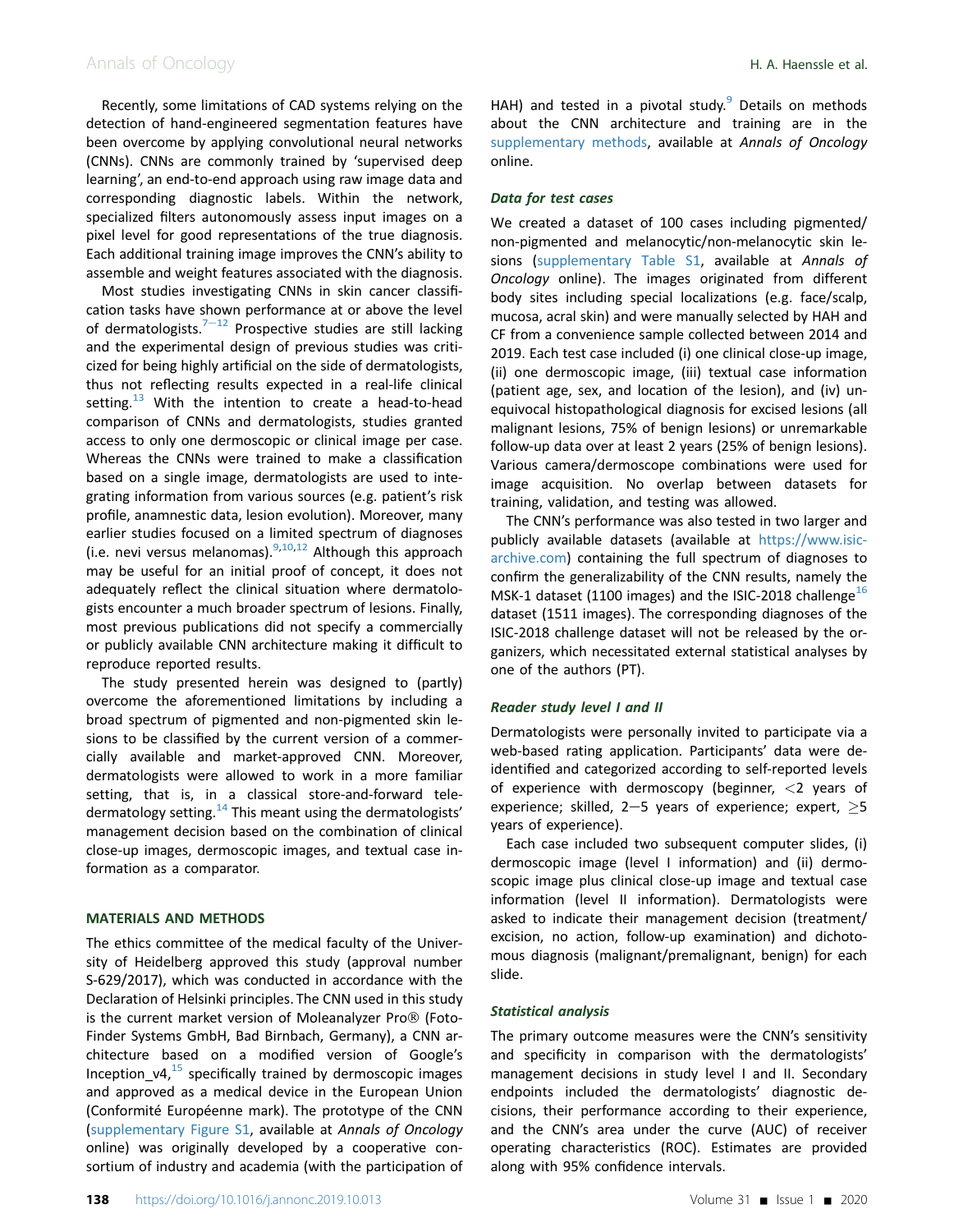Management decisions of 'no action' and 'follow-up examination' were considered true-negative for benign lesions. Actinic keratosis (AK) shows limited potential to progress to invasive carcinoma and 'excision/treatment' and 'follow-up examination' were considered as true-positive.

The CNN's softmax layer gave a malignancy score ranging from 0 to 1 with the a priori cutoff of  $>0.5$  for classifying a lesion as being malignant.

The CNN's performance was compared with dermatologists' by using their mean specificity to determine the corresponding cutoff in CNN malignancy scores within a 400 image validation set. This cutoff was applied to the test set and the resulting CNN's sensitivity was then compared with the average sensitivity of dermatologists by a two-sided onesample *t*-test. We further applied the non-parametric Kruskal-Wallis test as an omnibus test of heterogeneity between dermatologists with different levels of experience and carried out post hoc comparisons of any pair of levels using the Dunn-Nemenyi procedure to adjust for multiple comparisons.[17](#page-6-0) Changes in dermatologists' diagnostic performance after receiving level I or level II information were tested by the Wilcoxon paired signed-rank test with observations related to readers. The results were considered statistically significant at the  $P < 0.05$  level due to the observational nature of the investigation. All analyses were carried out using SPSS version 24 (IBM, SPSS, Chicago, IL) or SAS/STAT software, version 9.4 (SAS Institute Inc., Cary, NC).

## RESULTS

#### CNN's diagnostic performance

In its current market configuration (June 2019), the CNN showed a sensitivity and specificity of 95.0% [95% confidence interval (CI) 83.5% to 98.6%] and 76.7% (95% CI 64.6% to 85.6%), respectively. The ROC AUC was 0.918 (95% CI 0.866 $-$ 0.970) ([Figure 1\)](#page-3-0). Boxplots in [Figure 2](#page-4-0) show the distribution of malignancy scores in relation to diagnostic categories. With the a priori malignancy cutoff at  $>0.5$ , the percentage of correct classifications in malignant lesions was 100% in AK, 100% in Bowen's disease, 100% in melanoma, 100% in basal cell carcinomas (BCCs), and 60% in squamous cell carcinomas (SCCs). In benign lesions, the percentage of correct classifications was 90% in nevi, 80% in angioma/angiokeratoma, 70% in seborrheic keratoses, 60% in dermatofibroma, and 50% in solar lentigo.

In order to rule out overfitting and to confirm the generalizability of our results, two larger external datasets were used for testing (supplementary Figure S2, available at Annals of Oncology online), namely MSK-1 (1100 images) and ISIC-2018 challenge (1511 images). In the MSK-1 datasets the CNN attained an almost identical performance in comparison to our test set (sensitivity 94.2%, specificity 73.8%, ROC AUC 0.939). In the ISIC-2018 challenge dataset the CNN showed a lower sensitivity of 84.7% at a higher specificity of 84.1% and a comparable ROC AUC of 0.926. The pairwise comparison of ROC AUCs attained by the CNN in all three datasets revealed no significant differences (all  $P > 0.527$ ).

# Diagnostic performance of dermatologists

Dermatologists ( $N = 96$ ) were categorized into beginners  $(n = 17, < 2$  years of experience), skilled  $(n = 29, 2-5)$  years of experience), and experts ( $n = 40$ ,  $>5$  years of experience). Ten participants did not provide information. The mean diagnostic performance of the dermatologists was assessed for their management decisions and dichotomous diagnostic classification of lesions in level I and II ([Table 1\)](#page-4-0).

Management decisions. The mean sensitivity and specificity of dermatologists for management decisions during study level I (dermoscopy only) was 89.0% (95% CI 87.4% to 90.6%) and 80.7% (95% CI 78.8% to 82.6%), respectively [\(Table 1](#page-4-0)). With additional case information in level II the sensitivity significantly improved to 94.1% (95% CI 93.1% to 95.1%;  $P < 0.001$ ) while the specificity stayed largely unchanged (80.4%, 95% CI 78.4% to 82.4%;  $P = 0.97$ ).

As expected, the performance of dermatologists improved with more experience (supplementary Table S2, available at Annals of Oncology online). In level I, the percentage of correct management decisions (accuracy) increased from 79.9% in beginners (95% CI 77.7% to 82.1%) to 83.3% in skilled (95% CI 80.1% to 85.6%) and 86.9% in experts (95% CI 85.5% to 88.3%). Similar observations were made for differences in sensitivity and specificity. The comparison of all three groups was significant for accuracy ( $P < 0.001$ ) and specificity ( $P = 0.005$ ). When applying pairwise comparisons, significant differences in diagnostic performance were only observed for accuracy when comparing experts with beginners ( $P = 0.006$ ). The sample was too small to attain significance for the observed trend regarding sensitivity ( $P = 0.108$ , all group comparison).The same observations were made for accuracy in level II [beginners: 82.0% (95% CI 79.3% to 84.7%), skilled: 85.4% (95% CI 83.0% to 87.8%), experts: 88.5% (95% CI 87.0% to 90.0%)]. However, in level II, the differences between experts and beginners were also significant for specificity ( $P = 0.029$ ), while significance for sensitivity was still missed ( $P = 0.225$ ).

Dichotomous diagnostic classification. When viewing one dermoscopic image per case (study level I), the 96 dermatologists achieved a mean sensitivity and specificity for the dichotomous diagnostic classification of 83.8% (95% CI 81.8% to 85.8%) and 77.6% (95% CI 75.2% to 80.0%), respectively. With more information in level II, the sensitivity significantly improved to 90.6% (95% CI 89.3% to 92.0%;  $P < 0.001$ ). In contrast with management decisions, the specificity also significantly increased to 82.4% (95% CI 80.5% to 84.3%;  $P < 0.001$ ).

In level I, the percentage of correct dichotomous classifications increased with more experience from 72.6% in beginners (95% CI 67.6% to 77.6%) to 79.3% in skilled (95% CI 76.3% to 82.3%) to 84.2% in experts (95% CI 82.0% to 86.4%) (all  $P < 0.01$ ; supplementary Table S2, available at Annals of Oncology online). The same observation was made in level II [beginners: 81.2% (95% CI 78.0% to 84.4%), skilled: 85.1 (95% CI 82.5% to 87.7%), experts: 88.7% (95% CI 87.0% to 90.4%)]. As shown for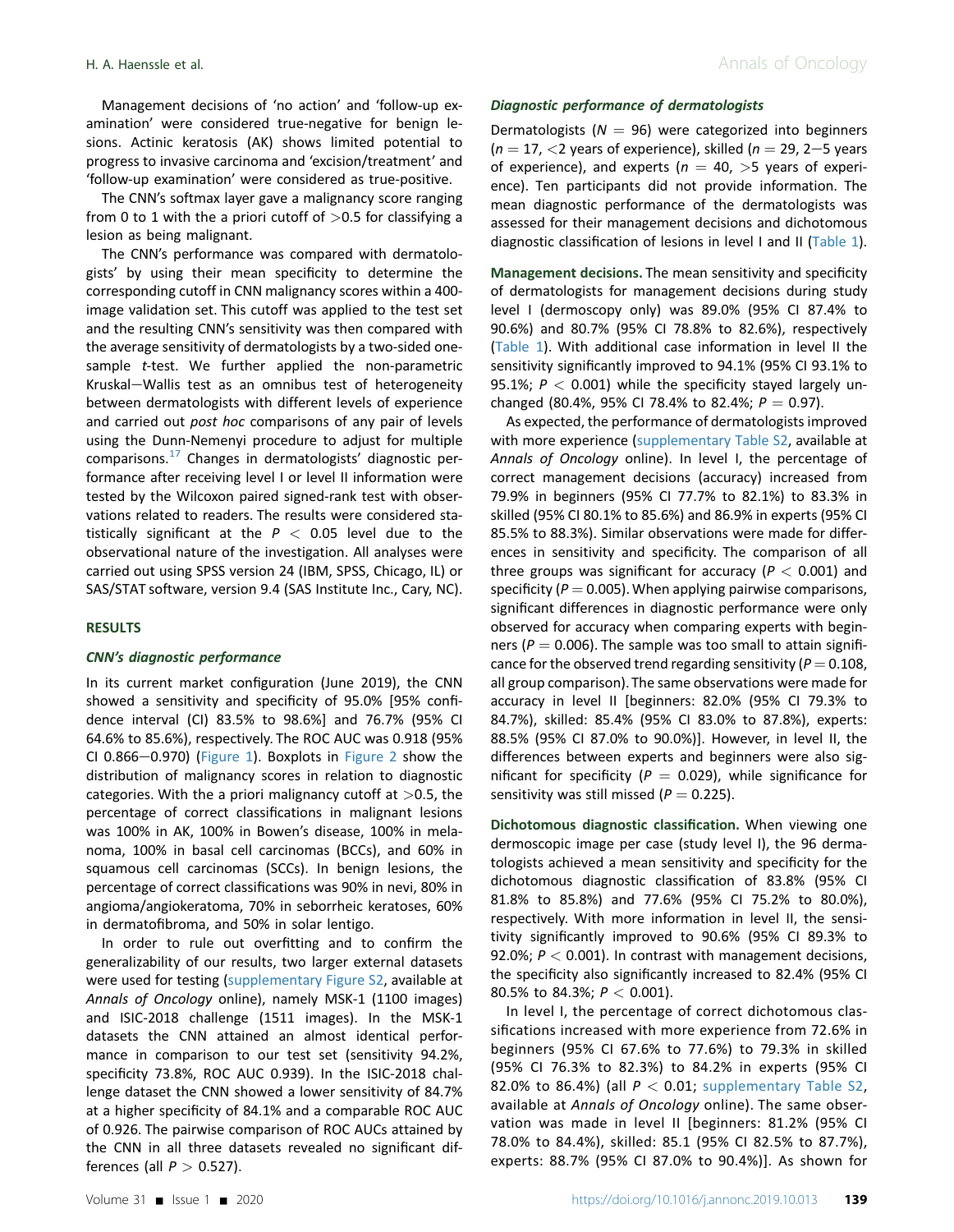<span id="page-3-0"></span>

Figure 1. ROC curve of the CNN (black curve) in relation to the results of all dermatologists ( $N = 96$ , red dots) in their dichotomous classifications (A: level I, B: level II) and their management decisions (C: level I, D: level II). The average (± SD) sensitivity and specificity of all dermatologists (mean: green circle; ± SD: green error bars) and the CNN's point of operation (blue circle, sensitivity: 95.0%, specificity: 76.7%) is depicted. Dermatologists performed best when allowed to review more case information (B better than A, D better than C) and when deciding on the management of cases (D better than B).

management decisions, significance was attained in the comparison between groups in terms of accuracy and specificity (all  $P < 0.001$ ) driven by differences between experts and beginners.

# Diagnostic performance of CNN versus dermatologists

We used the mean specificity of all dermatologists' management decisions in level II (80.4%) as the benchmark for comparison to the CNN (Figure 1D). To this end, the specificity of 80.4% was used to attain the CNN's corresponding a priori malignancy score cutoff in a 400-image validation set. At this cutoff, the CNN's sensitivity in the test set was 95.0% (95% CI 83.5% to 98.6%), which was similar to the mean sensitivity of dermatologists [94.1% (95% CI 93.1% to 95.1%);  $P = 0.1$ .

When management decisions were solely based on one dermoscopic image per case (level I), the dermatologists' sensitivity was significantly lower than the CNN's [89.0% (95% CI 87.4% to 90.6%) versus 95.0% (95% CI 83.5% to 98.6%);  $P < 0.001$ ]. Similarly, the CNN showed a superior sensitivity when compared with the dermatologists' dichotomous classifications in level I [83.8% (95% CI 81.8% to 85.8%);  $P < 0.001$ ] or II [90.6% (95% CI 89.3% to 92.0%);  $P < 0.001$ ]. Figure 1 depicts the performance of dermatologists during level I and II in comparison with the CNN.

Additionally, we compared the CNN's accuracy (percentage of correct classifications) with the dermatologists' accuracy [\(Table 1\)](#page-4-0). When the CNN's accuracy (84.0% (95% CI 75.6% to 89.9%) was compared with the dermatologists' mean accuracy in level II management decisions [85.9%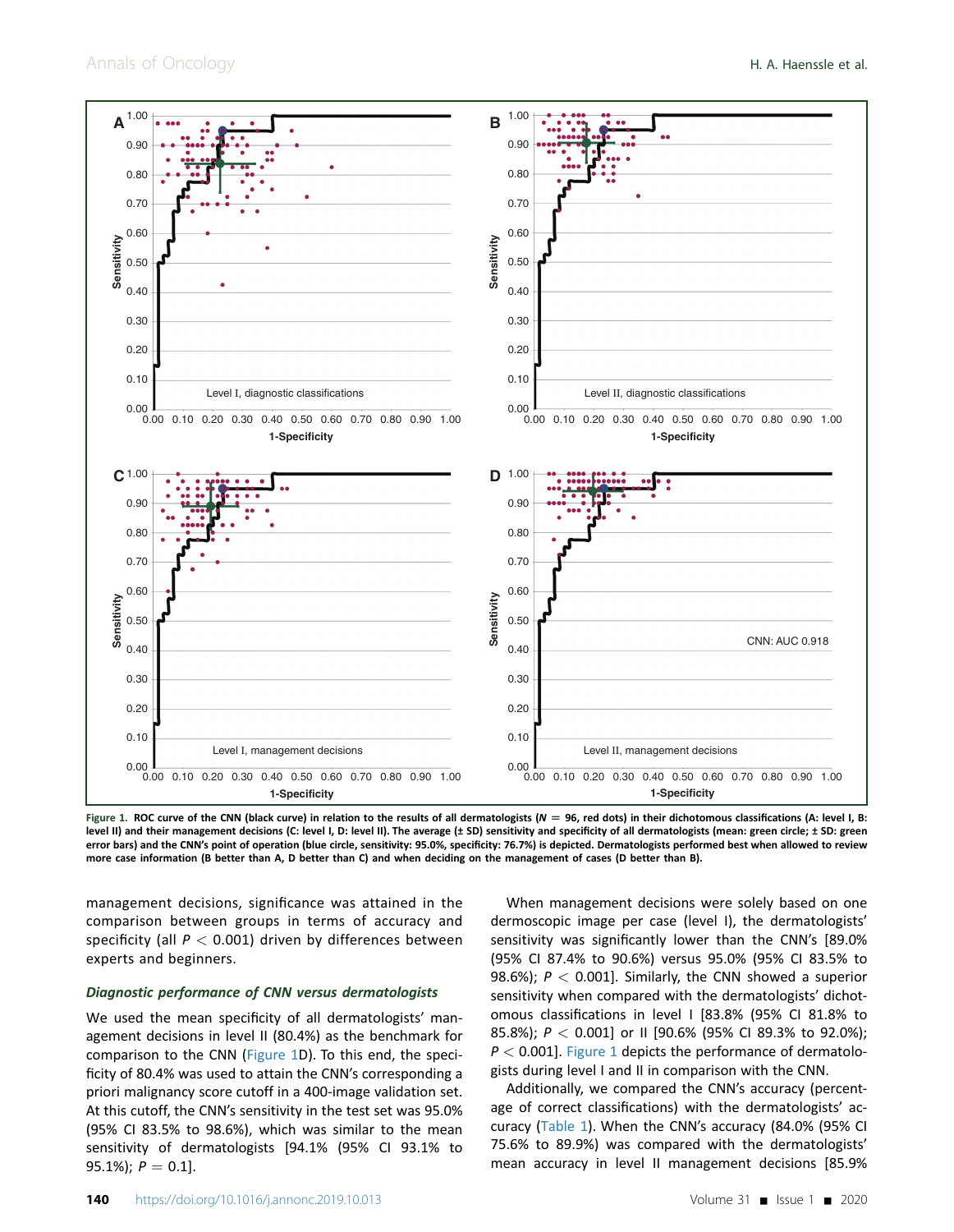<span id="page-4-0"></span>

Figure 2. The CNN's melanoma probability scores (range 0-1) for major benign and malignant diagnostic categories are depicted as boxplots. Scores closer to 1 indicated a higher probability of malignancy. The upper and lower bounds of boxes indicate the 25th and 75th percentiles, and the median is indicated by the line intersection of the upper and lower box. Whiskers indicate the full range of probability scores. BCC, basal cell carcinoma; SCC, squamous cell carcinoma; SebK, seborrheic keratosis.

(95% CI 84.7% to 87.1%)] dermatologists performed slightly but significantly better ( $P = 0.003$ ).

# **DISCUSSION**

The incidence rates of melanoma and non-melanoma skin cancers are rising globally in most fair-skinned populations.[18](#page-6-0) Additional efforts in primary and secondary prevention are necessary to contain and possibly reverse these trends. Previous reports on the application of CNN in the diagnosis of skin cancer demonstrated performance on or above the level of dermatologists but were legitimately criticized for highly artificial study settings. $^{13}$  $^{13}$  $^{13}$  Unlike earlier studies, $9,10,16$  our test cases included malignant and benign, melanocytic and non-melanocytic, and pigmented and non-pigmented skin lesions. This broad range comprised the vast majority of skin lesions biopsied in the

| Table 1. Reader study level I and II results in comparison with CNN |                            |             |                    |                              |             |                      |
|---------------------------------------------------------------------|----------------------------|-------------|--------------------|------------------------------|-------------|----------------------|
|                                                                     | <b>Management decision</b> |             |                    | <b>Binary classification</b> |             |                      |
|                                                                     | Sensitivity                | Specificity | Accuracy           | Sensitivity                  | Specificity | Accuracy             |
| Raters level I                                                      |                            |             |                    |                              |             |                      |
| All $(N = 96)$                                                      | 89.0%                      | 80.7%       | 84.0%              | 83.8%                        | 77.6%       | $80.1%$ <sup>a</sup> |
| Beginner ( $n = 17$ )                                               | 85.7%                      | 76.1%       | 79.9% <sup>a</sup> | 80.0%                        | 67.7%       | $72.6%$ <sup>a</sup> |
| Skilled ( $n = 29$ )                                                | 89.7%                      | 79.1%       | 83.3%              | 84.3%                        | 75.9%       | $79.3%$ <sup>a</sup> |
| Expert $(n = 40)$                                                   | 91.1%                      | 84.1%       | 86.9%              | 86.2%                        | 82.9%       | 84.2%                |
| Raters level II                                                     |                            |             |                    |                              |             |                      |
| All $(N = 96)$                                                      | 94.1%                      | 80.4%       | 85.9% <sup>b</sup> | 90.6%                        | 82.4%       | 85.7%b               |
| Beginner ( $n = 17$ )                                               | 92.9%                      | 74.7%       | 82.0%              | 89.0%                        | 76.0%       | 81.2%                |
| Skilled ( $n = 29$ )                                                | 94.7%                      | 79.2%       | 85.4%              | 90.9%                        | 81.2%       | 85.1%                |
| Expert $(n = 40)$                                                   | 94.8%                      | 84.4%       | 88.5% <sup>b</sup> | 91.8%                        | 86.6%       | 88.7% <sup>b</sup>   |
| <b>CNN</b>                                                          | 95.0%                      | 76.7%       | 84.0%              | 95.0%                        | 76.7%       | 84.0%                |

Level I: readers were provided with dermoscopic images only.

Level II: readers were provided with close-up images and textual case information in addition to dermoscopic images.

Accuracy: calculated as the percentage of correct classifications/decisions ([true-positive  $+$  true-negative]/all cases).

Self-reported level of experience was categorized into expert: >5 years of experience; skilled: 2-5 years of experience; and beginner: <2 years of experience. Ten participants did

not report their level of experience.

<sup>a</sup> The CNN's accuracy was significantly higher than the mean accuracy of dermatologists.<br><sup>b</sup> The mean accuracy of dermatologists was significantly higher than the CNN's accuracy.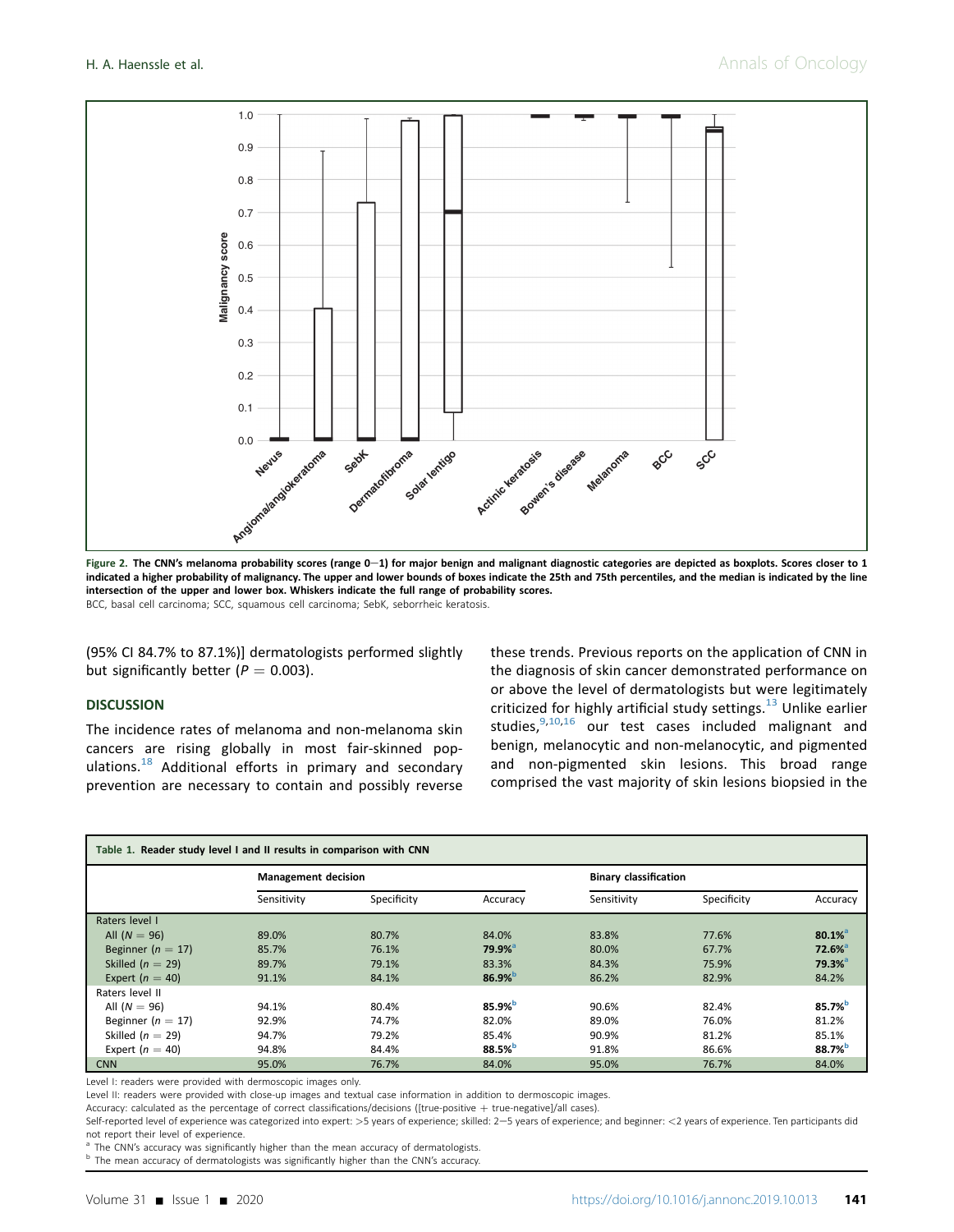# Annals of Oncology **H. A. Haenssle et al.**

routine clinical setting to confirm or rule out malignancy and brings the setting closer to a real-life clinical situation. Moreover, our results demonstrate that the amount of case information and the decisions asked of dermatologists had a major impact on their performance. Dermatologists performed best when allowed to review clinical plus dermoscopic images accompanied by textual metadata. This setting largely reflects the presentation of cases in classical store-and-forward teledermatology $14$  and allows dermatologists to integrate different levels of information. Interestingly, these observations also hold for neural networks, as the fusion of two separate CNNs, one assessing clinical close-up images and the other dermoscopic images of the same cases, achieved better results than either modality alone. $11$  Moreover, the first reports of deep learning models using clinical non-imaging information have shown promising results in predicting skin cancer<sup>19</sup> and may be included in neural networks. In their daily routine, dermatologists make management decisions rather than clear-cut classifications whether it be more simple dichotomous classifications (benign versus malignant) or naming specific diagnoses. For each probable diagnosis there will be differential diagnoses and dermatologists are not used to ranking these by a probability score. It may be assumed that conflicting options lead to random decisions. Therefore, for future studies we recommend giving physicians enough data for review and to use their management decisions as the primary outcome. Of note, as the dermatologists' experience will strongly affect the results of a comparison to a CNN, we further recommend reporting their performance ranked by experience.

While the CNN in our present study undoubtedly performed very well, the question of who will benefit the most from applying a CNN is still a subject of much debate. On leaving the framework of a clinical study, 'man against machine' becomes 'man with a machine' and physicians will need to incorporate the CNN's classification into their decision-making process. Unfortunately, there are no prospective studies available to show the impact of a CNN assisting dermatologists in their daily clinical work.<sup>[13](#page-6-0)</sup> Nevertheless, our summarized data in [Table 1](#page-4-0) suggest that less experienced physicians will benefit the most. For management decisions of highly trained experts with all case information at hand, our data indicate a possible decrease in specificity at an unchanged sensitivity should they strictly follow each of the CNN's classifications.

Overfitting is an important limitation not well recognized by many previous CNN-based studies. Overfitting may occur when using an image dataset collected from a few sources that is randomly split into training versus validation and testing. A similarly narrow distribution of lesions for training and testing may result in an overestimation of the CNN's performance and lack of generalizability.<sup>[16](#page-6-0)</sup> In our study setting we can safely rule out overfitting because training images were collected from multiple sources around the world and test cases were derived from sources that did not provide training images. Moreover, we gave evidence for the generalizability of the CNN's results by including two larger external

datasets (one with full blinding of authors to true diagnoses) in which the tested CNN showed comparable ROC AUCs.

There are several limitations to this study. First, current deep learning algorithms lack interpretability; $^{20}$  $^{20}$  $^{20}$  therefore, we are unable to name specific causes for false classifications. Unfortunately, this lack of interpretability prevents making changes for improvement, which leads to repeating the same mistakes in the future. Secondly, to safeguard the feasibility of the reader study our test set included 100 lesions, thus leaving only a few cases for certain diagnoses. The CNN results attained in these diagnoses should, therefore, be interpreted with caution. Thirdly, the compilation of our test set did not include some other benign (e.g. viral warts), malignant (e.g. Merkel cell carcinoma), or inflammatory skin lesions (e.g. clear cell acanthoma). Therefore, our results should not be generalized to a large prospective patient population. Finally, the CNN was mostly trained with dermoscopic images of patients with a Caucasian genetic background and may not provide comparable results in a population of non-white skin types.

In conclusion, the results of our study demonstrate that the tested CNN is capable of classifying a broad spectrum of skin tumors at a high level of sensitivity and specificity. Under less artificial conditions with clinical close-up images, dermoscopic images, and textual case information for review, the management decisions of most dermatologists were either on or slightly above the level of the CNN. Experts in dermoscopy with access to relevant case information commonly outperformed the CNN's specificity at a comparable sensitivity. There is a need for prospective studies and an improved interpretability of the CNN's classification results to take this research to the next level.

# ACKNOWLEDGEMENTS

We would like to thank all dermatologists who actively and voluntarily spent a lot of time participating in the reader study level I and II.

The following dermatologists, in alphabetical order, agreed to be acknowledged for their participation in the reader study level I and II: Christina Alt, Marie Bachelerie, Sonali Bajaj, Alise Balcere, Sophie Baricault, Clément Barthaux, Yvonne Beckenbauer, Ines Bertlich, Andreas Blum, Marie-France Bouthenet, Sophie Brassat, Philipp Marcel Buck, Kristina Buder-Bakhaya, Maria-Letizia Cappelletti, Cécile Chabbert, Julie De Labarthe, Eveline DeCoster, Teresa Deinlein, Michèle Dobler, Daphnée Dumon, Steffen Emmert, Julie Gachon-Buffet, Mikhail Gusarov, Franziska Hartmann, Julia Hartmann, Anke Herrmann, Isabelle Hoorens, Eva Hulstaert, Raimonds Karls, Andreea Kolonte, Christian Kromer, Aimilios Lallas, Céline Le Blanc Vasseux, Annabelle Levy-Roy, Pawel Majenka, Marine Marc, Veronique Martin Bourret, Nadège Michelet-Brunacci, Christina Mitteldorf, Jean Paroissien, Camille Picard, Diana Plise, Valérie Reymann, Fabrice Ribeaudeau, Pauline Richez, Hélène Roche Plaine, Deborah Salik, Elke Sattler, Sarah Schäfer, Roland Schneiderbauer, Thierry Secchi, Karen Talour, Lukas Trennheuser, Alexander Wald, Priscila Wölbing, and Pascale Zukervar.